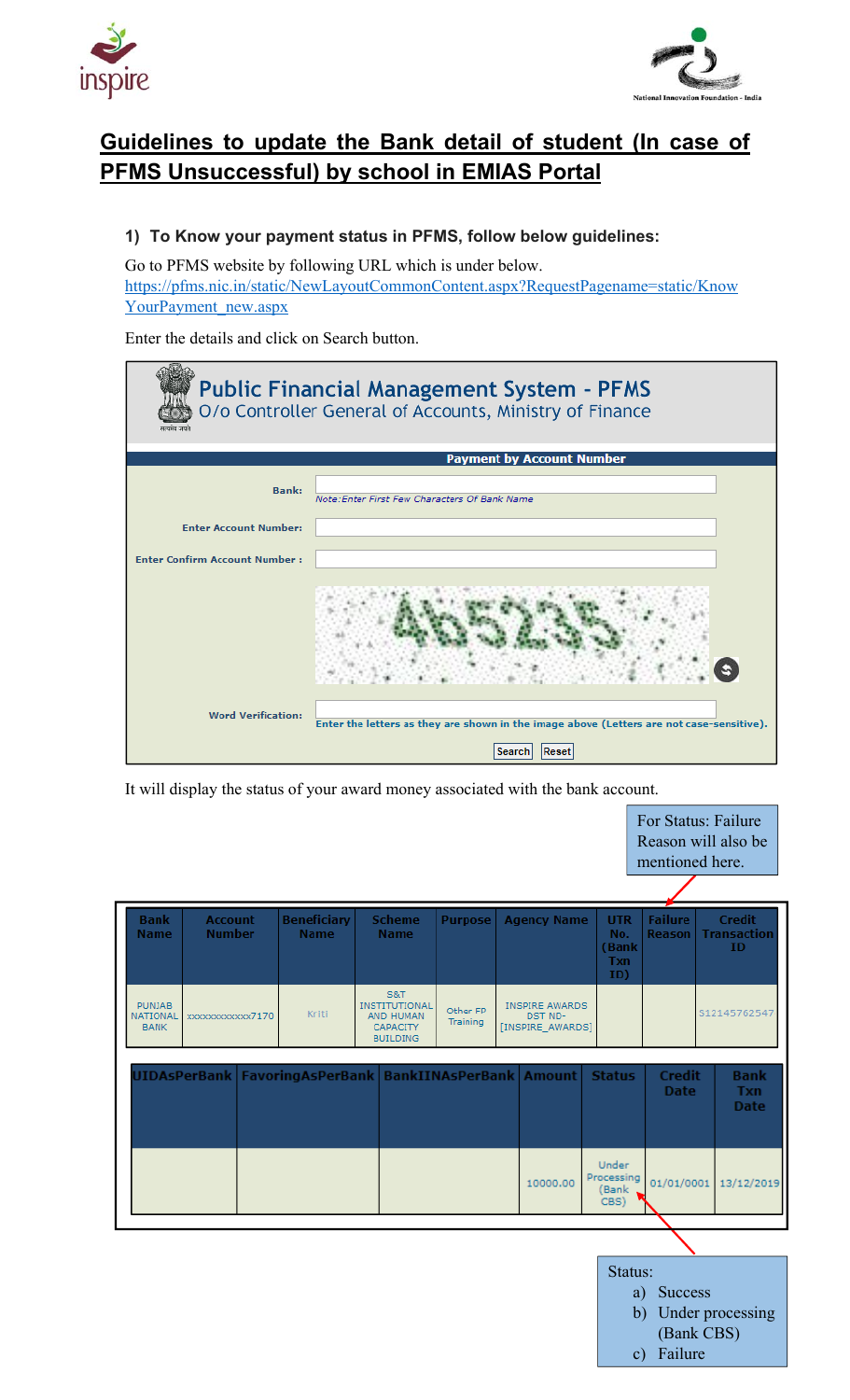



### **2) If the Bank details (Bank Name, Account Number and IFSC code) are incorrect:**

You will receive email in case of PFMS failure:

On Thu, Dec 12, 2019 at 2:37 PM <inspire.awards@nic.in> wrote: Dear Principal The Student Name THAKARDA JYOTI AJMELJI is Awarded but Bank validation error/beneficiary name error Kindly update Bank details on EMIAS Portal(www.inspireawards-dst.gov.in/userp/school-authority.aspx) as soon as possible Reply - Reply to All - Forward - More Actions

If there is any discrepancy in the bank details of the student which resulted in PFMS failure or rejection

Bank details Include

- Bank Name
- Account number
- IFSC code
- Added father, mother or Guardian account number

Follow following steps: Click on School Authority login page:

#### http://www.inspireawards-dst.gov.in/UserC/login.aspx?to=1

#### Enter your User Name and Password,

| School Authority, please enter:                                                                              | <b>G</b> Go Back                                      |
|--------------------------------------------------------------------------------------------------------------|-------------------------------------------------------|
| User Name:                                                                                                   |                                                       |
| Password:                                                                                                    |                                                       |
| Please enter below code to login:                                                                            | <b>ARTWIW</b><br>Note: Captcha Code is case sensitive |
| Login<br>Forgot Password   New User? Register<br>Note: *Guideline for U-DISE Code Implementation: Click Here |                                                       |

#### Click on Following Icon:

| <b>Update Bank Details</b> |  |  |  |
|----------------------------|--|--|--|
|                            |  |  |  |
| <b>UPDATE BANK DETAILS</b> |  |  |  |